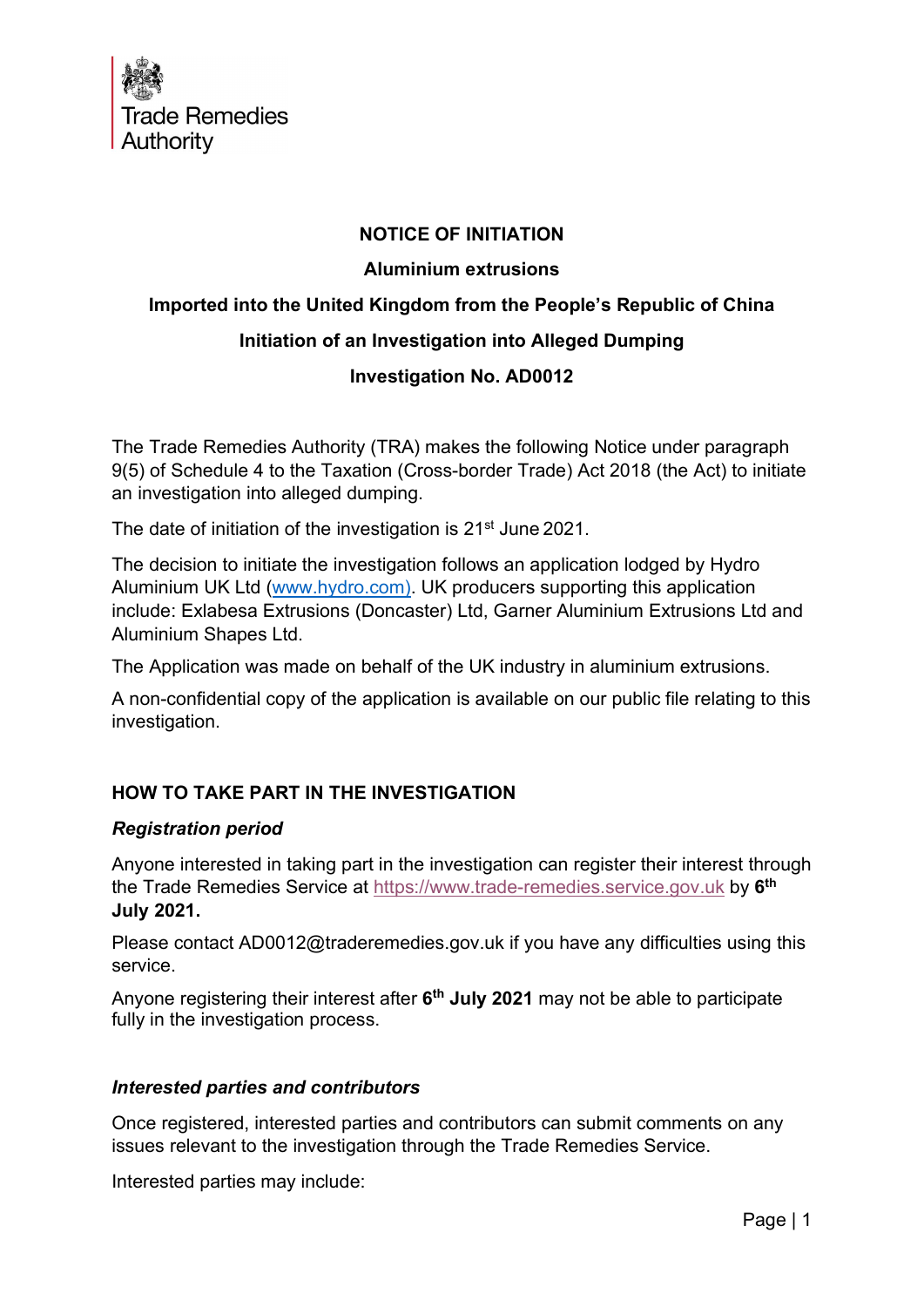- the government of the People's Republic of China;
- any overseas exporter or importer of the goods concerned;
- any trade or business association of overseas producers, overseas exporters or importers of the goods concerned;
- any producer of the like goods in the UK; and
- any trade or business association of UK producers of the like goods.

Contributors are those, other than interested parties, who have notified us that they would like to participate in the investigation.

# SUMMARY OF THE INVESTIGATION

#### The Goods

The goods subject to investigation (the Goods Concerned) are:

Bars, rods, profiles (whether or not hollow), tubes, pipes; unassembled; whether or not prepared for use in structures (e.g. cut to length, drilled, bent, chamfered, threaded); made from aluminium whether or not alloyed, containing not more than 99.3% aluminium. The product concerned is commonly referred to as 'aluminium extrusions', referring to its most common manufacturing process even if it can also be produced by other production processes such as rolling, forging or casting.

The Goods Concerned are subject to the following commodity codes:

76041010; 76041090; 76042100; 76042910; 76042990; 76081000; 76082081; 76082089; 76109090.

The applicant considers that the following are Like Goods for the purposes of this investigation:

The Like Goods are aluminium extrusions that are supplied to meet customer design needs (usually identified in the form of drawing specifications, tolerance level and aluminium alloy specification), including but not limited to bars, rods, profiles (whether or not hollow), tubes, pipes; unassembled; whether or not prepared for use in structures (e.g. cut-to-length, drilled, bent, chamfered, threaded); made from aluminium alloy containing less than 99% of aluminium. The goods are commonly referred to as 'Extrusions', referring to its most common manufacturing process even if the goods can also be produced by other production processes such as rolling, forging or casting.

# Allegations of dumping and injury

The Application alleges that the market for aluminium extrusions, as well as the markets for the different factors of production for aluminium extrusions in the People's Republic of China, are distorted. The consequence of the distortions is that the costs and prices for aluminium extrusions and the factors of production used to make aluminium extrusions are distorted. Normal value cannot therefore be a price for the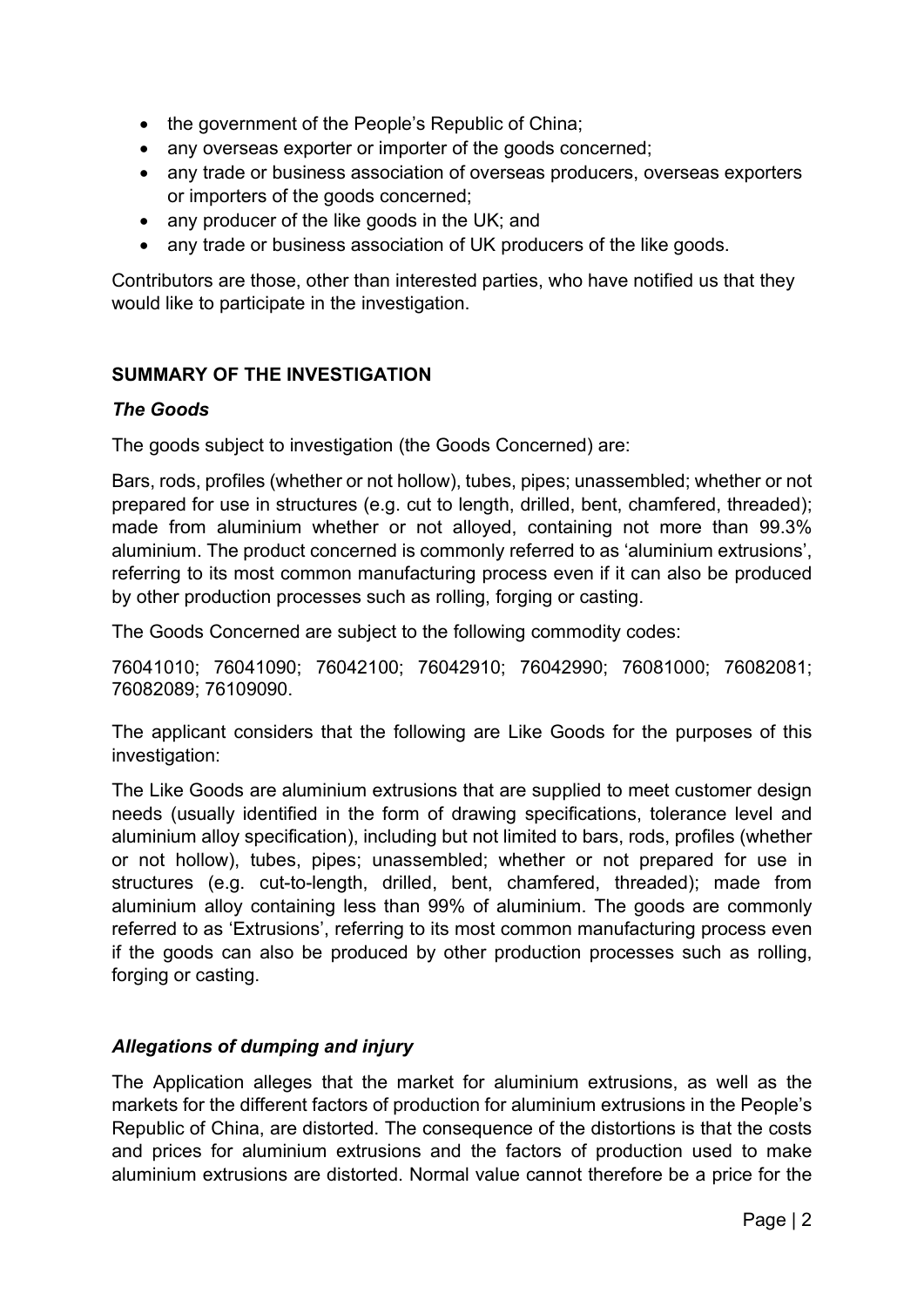comparable product on the domestic Chinese market but must be a value constructed within the terms of Regulation 8(1)(a) of the Trade Remedies (Dumping and Subsidisation) (EU Exit) Regulations 2019. The allegations of dumping are based on the comparison of a constructed normal value with the export price adjusted to exworks level when sold in the United Kingdom. This calculation has produced a dumping margin more than minimal.

The applicant claims that the alleged dumping has caused and is causing material injury to the applicant through price undercutting which has led to decreased domestic production, decrease value of sales and decreased profitability. The value of sales to unrelated parties decreased leading to decreased profitability over the injury period. The applicant also decreased in market share over the same period and the alleged dumping has also led to price depression of the United Kingdom industry. The applicant further considers that the recent imposition by the EU of antidumping measures against aluminium extrusions exported from the People's Republic of China, could lead to trade deflection from the EU to the UK which could increase the material injury currently suffered by the domestic industry.

# SUMMARY OF THE INVESTIGATION PROCESS

The period of investigation is 1<sup>st</sup> June 2020 – 31<sup>st</sup> May 2021. In order to assess injury, we will examine the period from  $1<sup>st</sup>$  June 2017 – 31 $<sup>st</sup>$  May 2021.</sup>

The investigation will involve the following process:

- inviting parties to register their interest in the investigation;
- issuing questionnaires, where practicable, to:
	- all interested parties (other than the government of the foreign country or territory) who have registered an interest in the investigation;
	- all contributors who have registered an interest in the investigation;
	- all UK producers, importers and overseas exporters identified in the Application; and
	- any trade or business association of UK producers, importers and overseas exporters identified in the Application.
- carrying out verification activities to further assess and examine information;
- analysing information gathered:
- determining whether goods are being dumped and the dumping is causing injury to UK industry;
- determining an amount adequate to remove the injury;
- considering whether applying an anti-dumping amount would be in the economic interests of the UK;
- publishing a Statement of Essential Facts. On publication, we will set a period of time, which will be no longer than 30 days, during which parties will be able to comment on the Statement of Essential Facts; and
- at the end of the investigation we will make a recommendation to the Secretary of State for International Trade (the Secretary of State) which may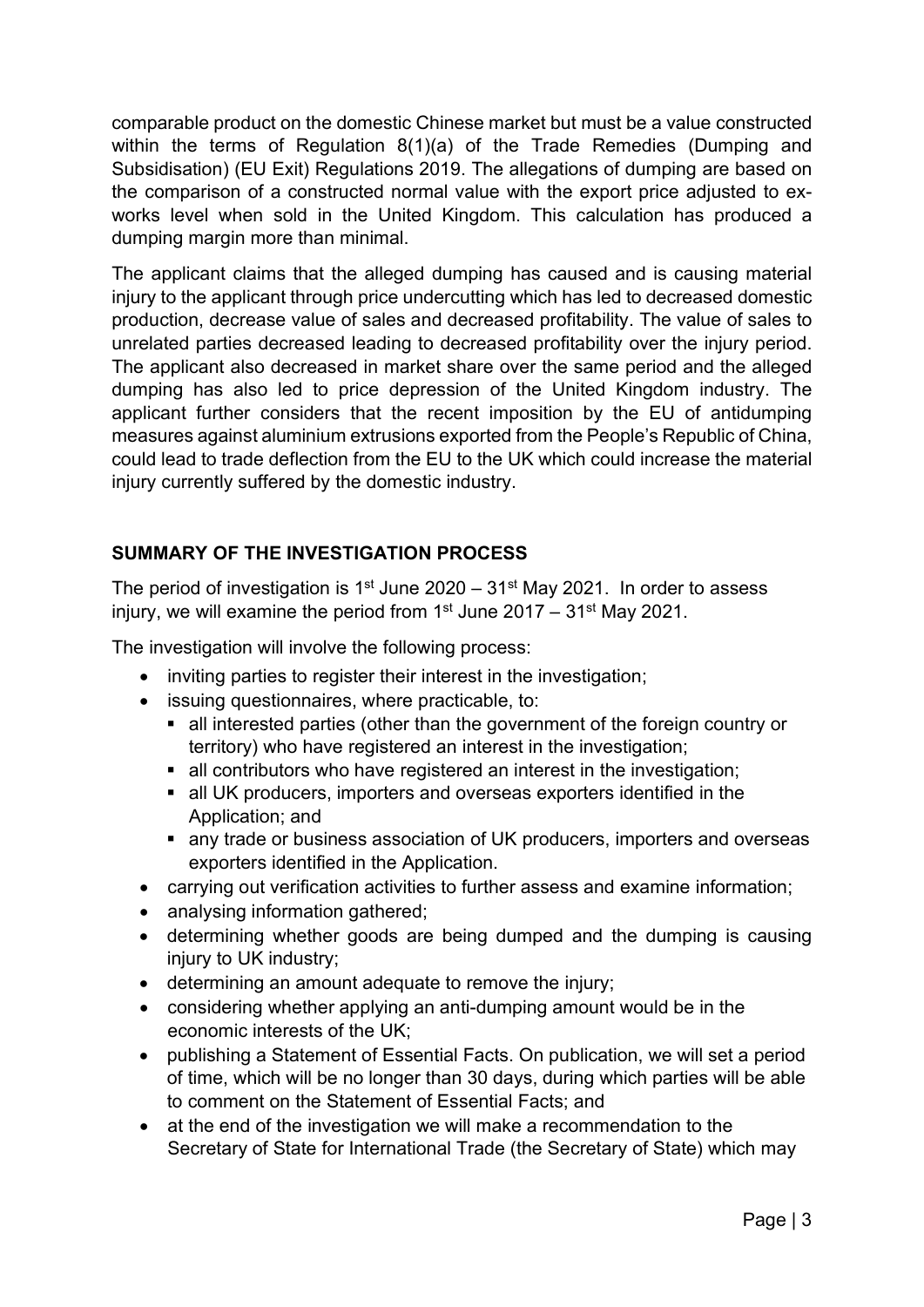include provision for an anti-dumping amount to be applied. The Secretary of State will then decide whether to accept or reject that recommendation.

Our Trade Remedies Guidance provides more information about the investigations process.

## Provisional affirmative determination

If, at any time during the investigation, we are satisfied that there are sufficient grounds for recommending imposition of an anti-dumping amount, we may make a provisional affirmative determination under paragraph 11 of Schedule 4 to the Act and make a recommendation to the Secretary of State under paragraph 13 of that schedule that importers of the goods concerned are required to give a guarantee in respect of an estimated anti-dumping amount.

# **Sampling**

Depending on the number of parties registering an interest in the investigation, we may consider it appropriate to limit examination to a sample of:

- overseas exporters;
- importers;
- categories of goods;
- UK producers;
- transactions for the purchase of the like goods in the UK; or
- anything else we consider it appropriate to sample.

# **Hearings**

Interested parties can request a hearing by using the Trade Remedies Service at https://www.trade-remedies.service.gov.uk/.

For further information about hearings during an investigation, please see our Meetings, Hearings and Visits Guidance.

# Confidential information

Information provided during an investigation may be treated as confidential. Anyone requesting that information be treated as confidential must demonstrate why and provide:

- a non-confidential summary of that information; or
- where that is not possible, a statement of reasons explaining why the information should be treated as confidential, and why it cannot be summarised.